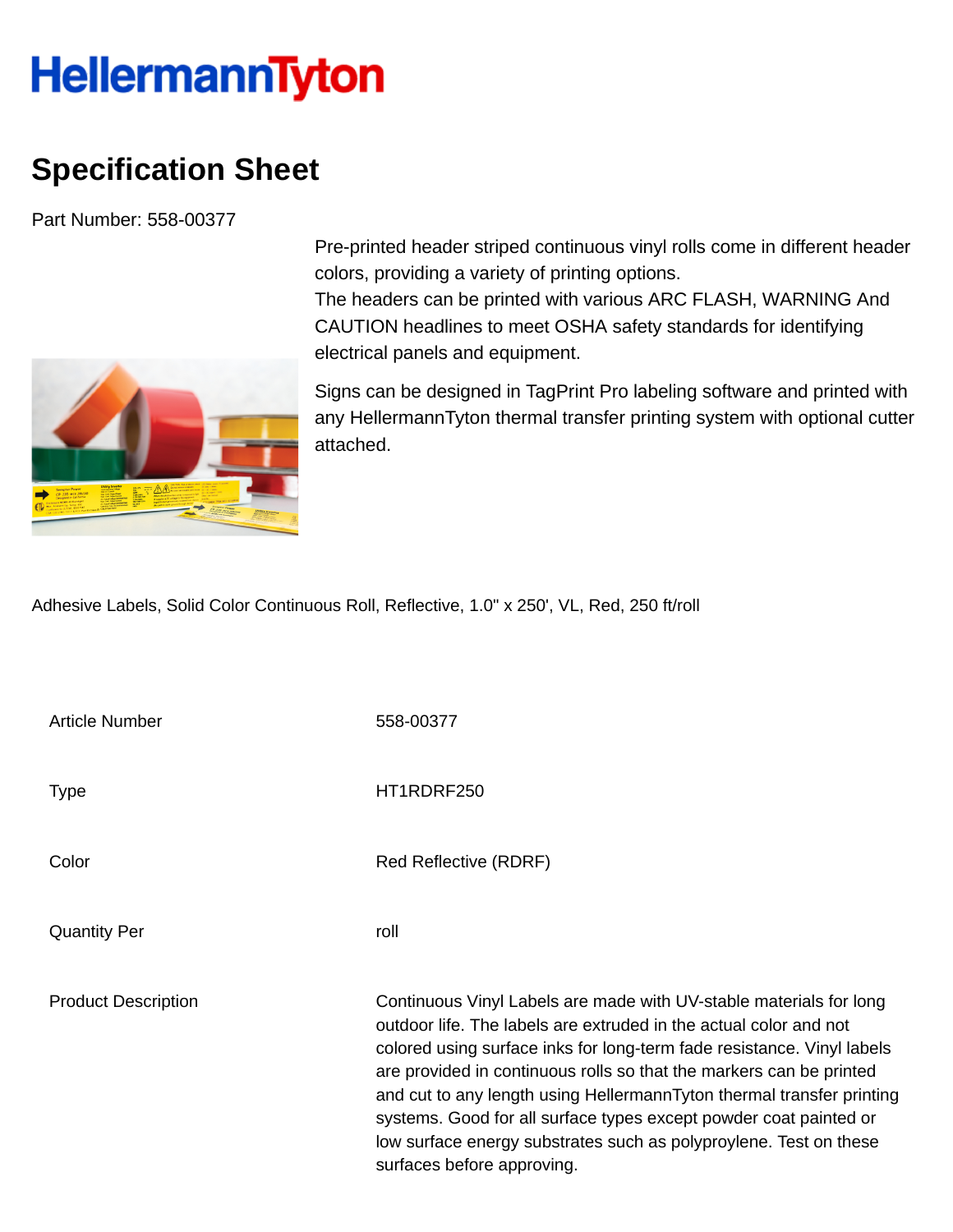| <b>Short Description</b>  | Adhesive Labels, Solid Color Continuous Roll, Reflective, 1.0" x 250',<br>VL, Red, 250 ft/roll |
|---------------------------|------------------------------------------------------------------------------------------------|
| <b>Global Part Name</b>   | HT1RDRF250-V-RD                                                                                |
| Length L (Imperial)       | 250.0                                                                                          |
| Length L (Metric)         | 76.20                                                                                          |
| Variant                   | 3.2mil, 50lb bleached kraft paper                                                              |
| Width W (Imperial)        | $1.0\,$                                                                                        |
| Width W (Metric)          | 25.4                                                                                           |
| Thickness T (Metric)      | 64.0                                                                                           |
| Width of Liner (Metric)   | 25.40                                                                                          |
| Width of Liner (Imperial) | $1.0\,$                                                                                        |
|                           |                                                                                                |
| Material                  | Vinyl (V)                                                                                      |
| <b>Material Shortcut</b>  | $\sf V$                                                                                        |
| Adhesive                  | Acrylic                                                                                        |
| Halogen Free              | No                                                                                             |